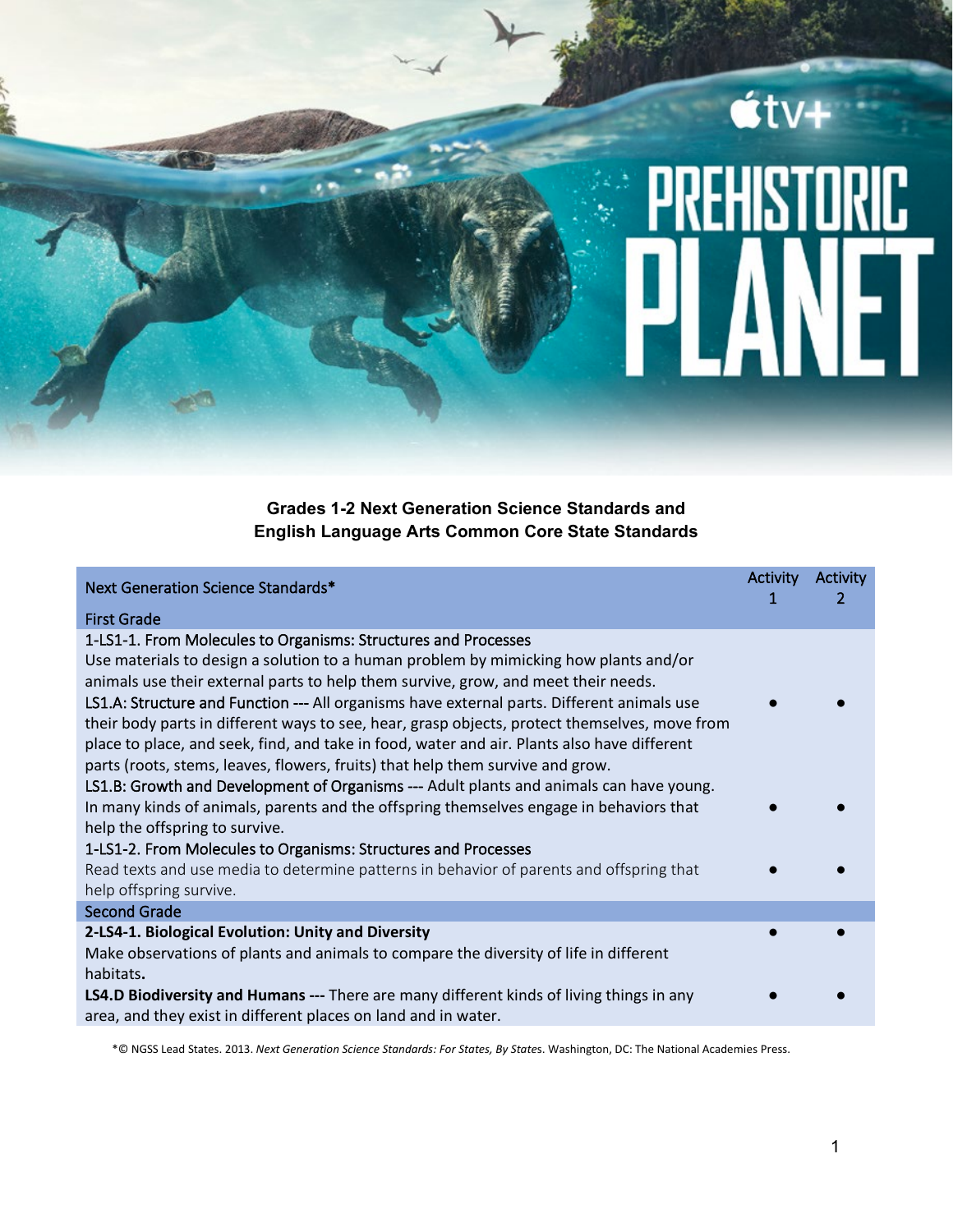| First Grade Common Core State English Language Arts Standards**                           | <b>Activity</b> | Activity |
|-------------------------------------------------------------------------------------------|-----------------|----------|
|                                                                                           | 1               | 2        |
| <b>Reading: Foundational Skills</b>                                                       |                 |          |
| <b>Print Concepts:</b>                                                                    |                 |          |
| CCSS.ELA-LITERACY.RF.1.1                                                                  |                 |          |
| Demonstrate understanding of the organization and basic features of print.                |                 |          |
| <b>Reading: Informational Text</b>                                                        |                 |          |
| <b>Range of Reading and Level of Text Complexity:</b>                                     |                 |          |
| CCSS.ELA-LITERACY.RI.1.10                                                                 |                 |          |
| With prompting and support, read informational texts appropriately complex for grade 1.   |                 |          |
| <b>Speaking and Listening</b>                                                             |                 |          |
| <b>Comprehension and Collaboration:</b>                                                   |                 |          |
| CCSS.ELA-LITERACY.SL.1.1                                                                  |                 |          |
| Participate in collaborative conversations with diverse partners about grade 1 topics and |                 |          |
| texts with peers and adults in small and larger groups.                                   |                 |          |
| <b>Presentation of Knowledge and Ideas:</b>                                               |                 |          |
| CCSS.ELA-LITERACY.SL.1.5                                                                  |                 |          |
| Add drawings or other visual displays to descriptions when appropriate to clarify ideas,  |                 |          |
| thoughts, and feelings.                                                                   |                 |          |

| Second Grade Common Core State English Language Arts Standards**                          | Activity | Activity |
|-------------------------------------------------------------------------------------------|----------|----------|
|                                                                                           |          | 2        |
| <b>Reading: Informational Text</b>                                                        |          |          |
| Integration of Knowledge and Ideas:                                                       |          |          |
| CCSS.ELA-LITERACY.RI.2.7                                                                  |          |          |
| Explain how specific images (e.g., a diagram showing how a machine works) contribute to   |          |          |
| and clarify a text.                                                                       |          |          |
| <b>Reading: Foundational Skills</b>                                                       |          |          |
| Fluency:                                                                                  |          |          |
| CCSS.ELA-LITERACY.RF.2.4.                                                                 |          |          |
| Read with sufficient accuracy and fluency to support comprehension.                       |          |          |
| Speaking and Listening                                                                    |          |          |
| Comprehension and Collaboration:                                                          |          |          |
| CCSS.ELA-LITERACY.SL.2.1                                                                  |          |          |
| Participate in collaborative conversations with diverse partners about grade 2 topics and |          |          |
| texts with peers and adults in small and larger groups.                                   |          |          |
|                                                                                           |          |          |

\*\*© Copyright 2010 National Governors Association Center for Best Practices and Council of Chief State School Officers. All rights reserved.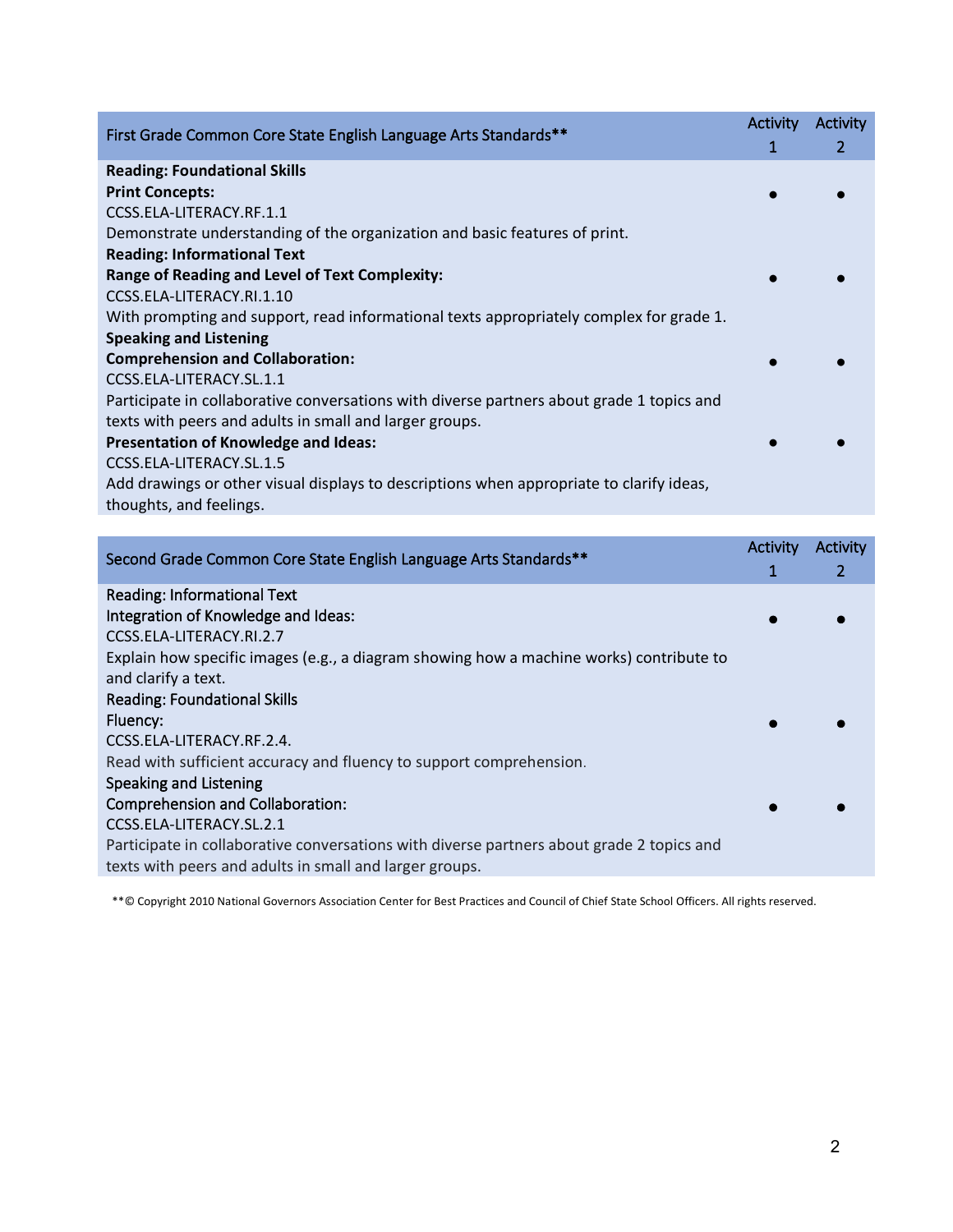## **Grades 3-6 Next Generation Science Standards and English Language Arts Common Core State Standards**

| <b>Next Generation Science Standards*</b>                                                                                                            | <b>Activity</b><br>1 | <b>Activity</b> | <b>Activity</b><br>з |
|------------------------------------------------------------------------------------------------------------------------------------------------------|----------------------|-----------------|----------------------|
| <b>Third Grade</b>                                                                                                                                   |                      |                 |                      |
| 3-LS4-2. Biological Evolution: Unity and Diversity                                                                                                   |                      |                 |                      |
| Use evidence to construct an explanation for how the variations in                                                                                   |                      |                 |                      |
| characteristics among individuals of the same species may provide                                                                                    |                      |                 |                      |
| advantages in surviving, finding mates, and reproducing.                                                                                             |                      |                 |                      |
| 3-LS4-3. Biological Evolution: Unity and Diversity                                                                                                   |                      |                 |                      |
| Construct an argument with evidence that in a particular habitat some                                                                                |                      |                 |                      |
| organisms can survive well, some survive less well, and some cannot                                                                                  |                      |                 |                      |
| survive at all.<br>3-LS4-4. Biological Evolution: Unity and Diversity                                                                                |                      |                 |                      |
| Make a claim about the merit of a solution to a problem caused when                                                                                  |                      |                 |                      |
| the environment changes and the types of plants and animals that live                                                                                |                      |                 |                      |
| there may change.                                                                                                                                    |                      |                 |                      |
| <b>Fourth Grade</b>                                                                                                                                  |                      |                 |                      |
| 4-LS1-1. From Molecules to Organisms: Structure and Processes                                                                                        |                      |                 |                      |
| Construct an argument that plants and animals have internal and                                                                                      |                      |                 |                      |
| external structures that function to support survival, growth, behavior,                                                                             |                      |                 |                      |
| and reproduction.                                                                                                                                    |                      |                 |                      |
| <b>Fifth Grade</b>                                                                                                                                   |                      |                 |                      |
| 5-PS3-1 Energy                                                                                                                                       |                      |                 |                      |
| Use models to describe that energy in animals' food (used for body                                                                                   |                      |                 |                      |
| repair, growth, motion, and to maintain body warmth) was once<br>energy from the sun.                                                                |                      |                 |                      |
| -- Use models to describe phenomena.                                                                                                                 |                      |                 |                      |
| 5-LS1-1. From Molecules to Organisms: Structure and Processes                                                                                        |                      |                 |                      |
| Support an argument that plants get the materials they need for                                                                                      |                      |                 |                      |
| growth chiefly from air and water.                                                                                                                   |                      |                 |                      |
| -- Support an argument with evidence, data, or a model.                                                                                              |                      |                 |                      |
| 5-LS2-1. Ecosystems: Interactions, Energy, and Dynamics                                                                                              |                      |                 |                      |
| Develop a model to describe the movement of matter among plants,                                                                                     |                      |                 |                      |
| animals, decomposers, and the environment.                                                                                                           |                      |                 |                      |
| -- A system can be described in terms of its components and their                                                                                    |                      |                 |                      |
| interactions.                                                                                                                                        |                      |                 |                      |
| <b>Sixth Grade (Middle School)</b>                                                                                                                   |                      |                 |                      |
| MS-LS4-2. Biological Evolution: Unity and Diversity                                                                                                  |                      |                 |                      |
| Apply scientific ideas to construct an explanation for the anatomical                                                                                |                      |                 |                      |
| similarities and differences among modern organisms and between                                                                                      |                      |                 |                      |
| modern and fossil organisms to infer evolutionary relationships.                                                                                     |                      |                 |                      |
| MS-LS4-4. Biological Evolution: Unity and Diversity Construct an                                                                                     |                      |                 |                      |
| explanation based on evidence that describes how genetic variations of<br>traits in a population increase some individuals' probability of surviving |                      |                 |                      |
|                                                                                                                                                      |                      |                 |                      |

\*© NGSS Lead States. 2013. *Next Generation Science Standards: For States, By State*s. Washington, DC: The National Academies Press.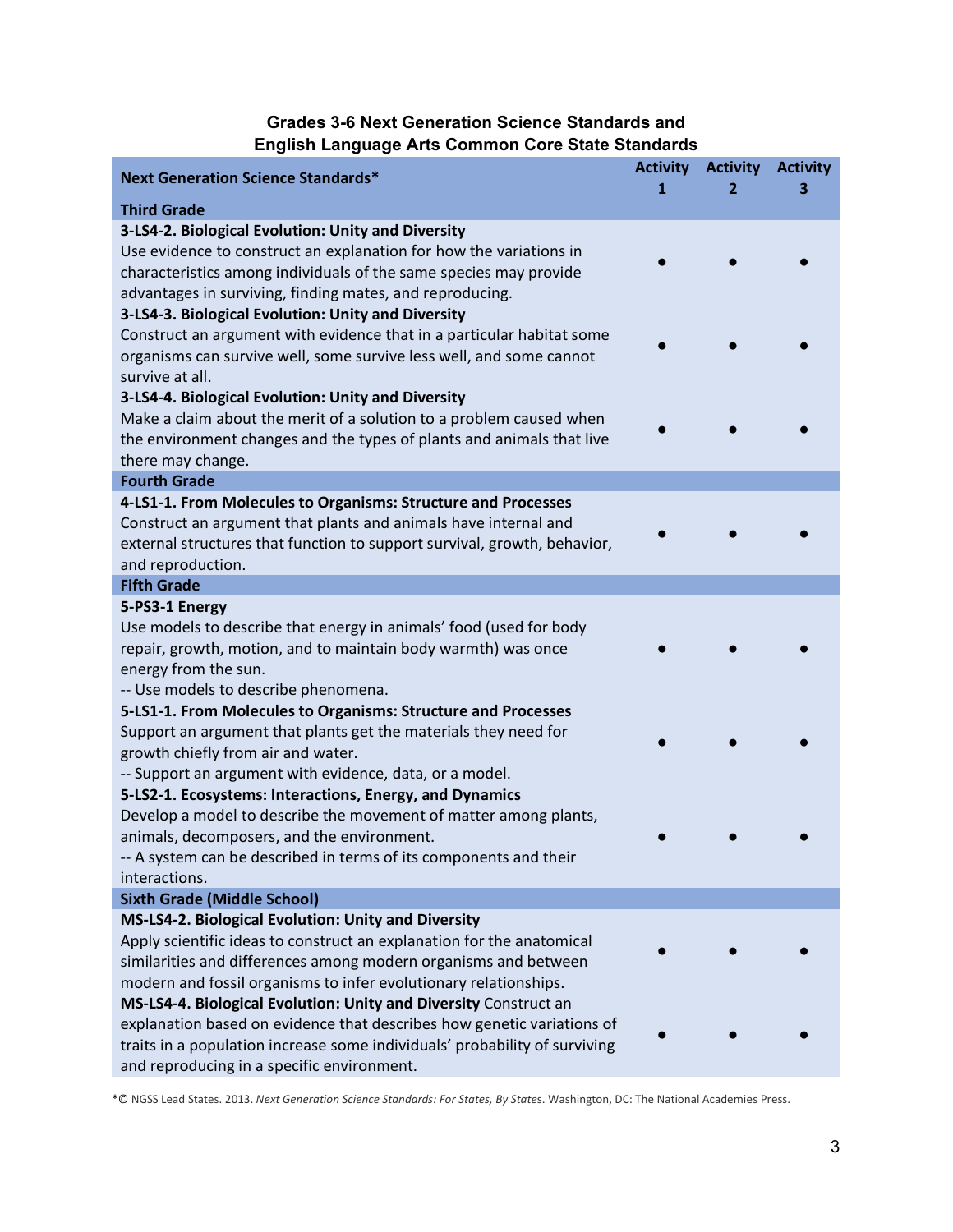| Third Grade Common Core English Language Arts Standards**                                                                                                                                                                                                                                                 | <b>Activity</b> | <b>Activity</b><br>2 | <b>Activity</b><br>з |
|-----------------------------------------------------------------------------------------------------------------------------------------------------------------------------------------------------------------------------------------------------------------------------------------------------------|-----------------|----------------------|----------------------|
| <b>Reading: Informational Text</b><br><b>Key Ideas and Details:</b><br>CCSS.ELA-LITERACY.RI.3.1<br>Ask and answer questions to demonstrate understanding of a text,<br>referring explicitly to the text as the basis for the answers.                                                                     |                 |                      |                      |
| <b>Integration of Knowledge and Ideas:</b><br>CCSS.ELA-LITERACY.RI.3.7<br>Use information gained from illustrations (e.g., maps, photographs) and<br>the words in a text to demonstrate understanding of the text (e.g.,<br>where, when, why, and how key events occur).<br><b>Speaking and Listening</b> |                 |                      |                      |
| <b>Comprehension and Collaboration:</b><br>CCSS.ELA-LITERACY.SL.3.1<br>Engage effectively in a range of collaborative discussions (one-on-one,<br>in groups, and teacher-led) with diverse partners on grade 3 topics and<br>texts, building on others' ideas and expressing their own clearly.           |                 |                      |                      |

| Fourth Grade Common Core English Language Arts Standards**                                                                                                                                                                                                                                                                                                                                | <b>Activity</b><br>1 | <b>Activity</b><br>$\mathbf{2}$ | <b>Activity</b><br>з |
|-------------------------------------------------------------------------------------------------------------------------------------------------------------------------------------------------------------------------------------------------------------------------------------------------------------------------------------------------------------------------------------------|----------------------|---------------------------------|----------------------|
| <b>Reading: Informational Text</b><br><b>Key Ideas and Details:</b><br>CCSS.ELA-LITERACY.RI.4.1<br>Refer to details and examples in a text when explaining what the text<br>says explicitly and when drawing inferences from the text.                                                                                                                                                    |                      |                                 |                      |
| <b>Integration of Knowledge and Ideas:</b><br>CCSS.ELA-LITERACY.RI.4.7<br>Interpret information presented visually, orally, or quantitatively (e.g.,<br>in charts, graphs, diagrams, timelines, animations, or interactive<br>elements on Web pages) and explain how the information contributes<br>to an understanding of the text in which it appears.<br><b>Speaking and Listening</b> |                      |                                 |                      |
| <b>Comprehension and Collaboration:</b><br>CCSS.ELA-LITERACY.SL.4.1<br>Engage effectively in a range of collaborative discussions (one-on-one,<br>in groups, and teacher-led) with diverse partners on grade 4 topics and<br>texts, building on others' ideas and expressing their own clearly.                                                                                           |                      |                                 |                      |

\*\*© Copyright 2010 National Governors Association Center for Best Practices and Council of Chief State School Officers. All rights reserved.